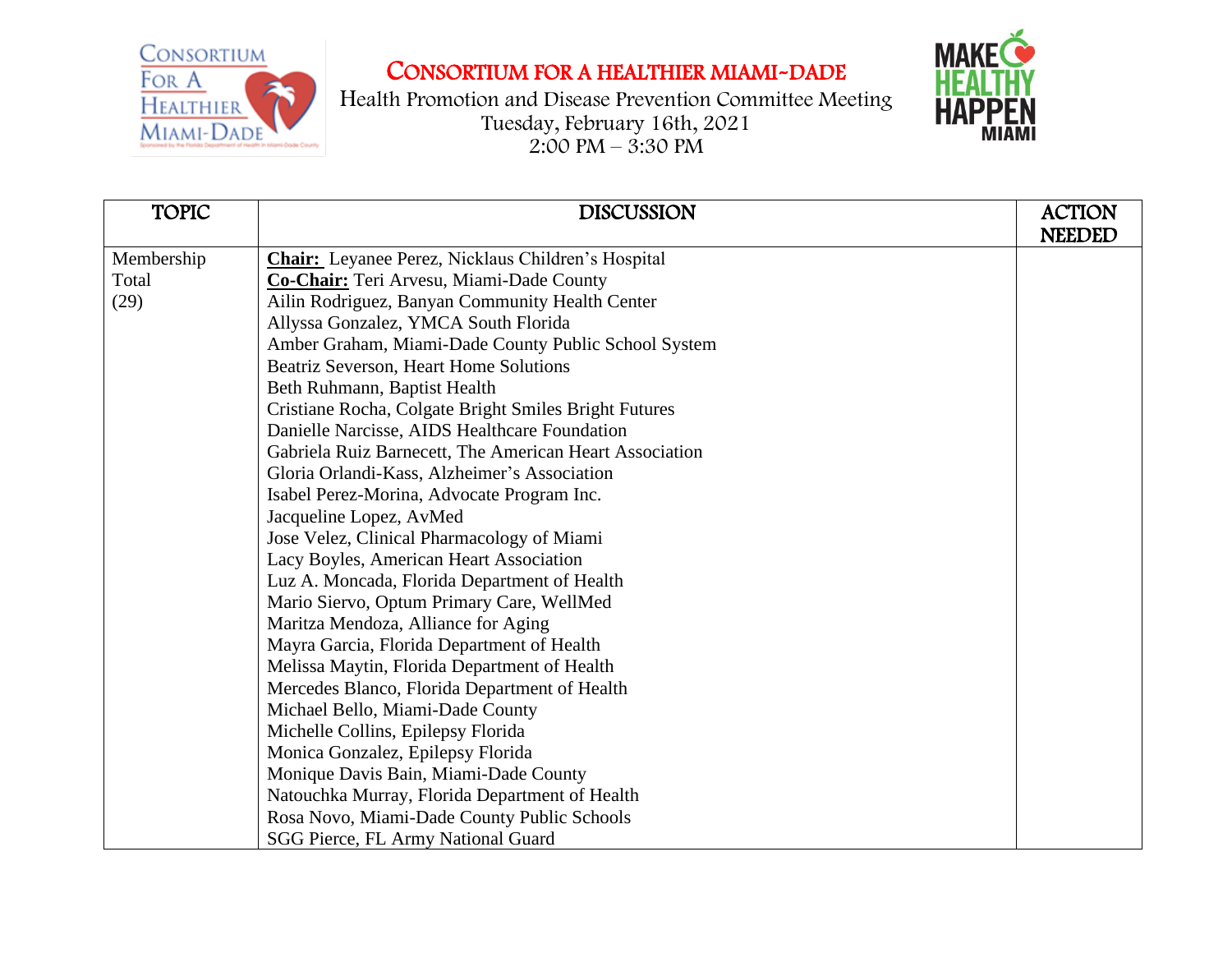





|                                  | Susan Holtzman, Miami-Dade County, Office of the Mayor<br>Victoria Mallette, The Homeless Trust<br>Virginia Munoz, Florida Department of Health                                                                                                                                                                                                                                                                                                                                                                                                                                                                                                                                                                                                                                                                                                                                                                                    |  |
|----------------------------------|------------------------------------------------------------------------------------------------------------------------------------------------------------------------------------------------------------------------------------------------------------------------------------------------------------------------------------------------------------------------------------------------------------------------------------------------------------------------------------------------------------------------------------------------------------------------------------------------------------------------------------------------------------------------------------------------------------------------------------------------------------------------------------------------------------------------------------------------------------------------------------------------------------------------------------|--|
| Welcome and<br>Introductions     | The Consortium for a Healthier Miami-Dade Health Promotion and Disease Prevention<br>Committee meeting was brought to order by Leyanee Perez at 2:00pm.                                                                                                                                                                                                                                                                                                                                                                                                                                                                                                                                                                                                                                                                                                                                                                            |  |
| Approval of<br>Minutes           | There was a motion to approve the January 2021 Health Promotion and Disease Prevention<br>minutes by Cristiane Rocha; the motion was seconded by Gloria Orlandi-Kass.                                                                                                                                                                                                                                                                                                                                                                                                                                                                                                                                                                                                                                                                                                                                                              |  |
| <b>Executive Board</b><br>Update | The Executive Board held its committee elections and have selected Leyanee Perez and<br>$\blacksquare$<br>Cristina Brito as chairs.<br>During the meeting, the committee reviewed the elevator speech which had been<br>developed for the purposes of communicating with elected officials with a standard<br>message. They committee also reviewed the health agenda which is an extension of the<br>elevator speech.<br>The committee discussed a tentative agenda for the Consortium Annual Event which will<br>take place virtually on Friday, October 1 <sup>st</sup> , 2021.<br>The Consortium Directory has been posted on the Consortium Website. Committee<br>members needing to update their contact information will need to fill out a membership<br>form as a renewing member.                                                                                                                                        |  |
| Work Plan<br>Discussion          | By September 30, 2024, the committee will work to provide culturally competent materials<br>$\blacksquare$<br>to all demographics.<br>The committee reviewed the Spanish translation of the "Alzheimer's and Related<br>$\circ$<br>Dementias Community Resources" guide (created by the Elder Issues Committee).<br>The committee discussed the document and suggested edits.<br>By September 30, 2024, the committee will work to host at least 1 mental health forum.<br>The Mental Health Forum will be taking place virtually on Tuesday, May 18 <sup>th</sup> ,<br>2021 from 2-4pm. The event will be in collaboration with the Elder Issues<br>Committee. The speakers for the event have been confirmed. The forum will focus<br>on mental health as it relates to isolation, food insecuirty, and resilience.<br>Community resources will be presented by 211 Miami and the Alliance for Aging.<br>More details to follow. |  |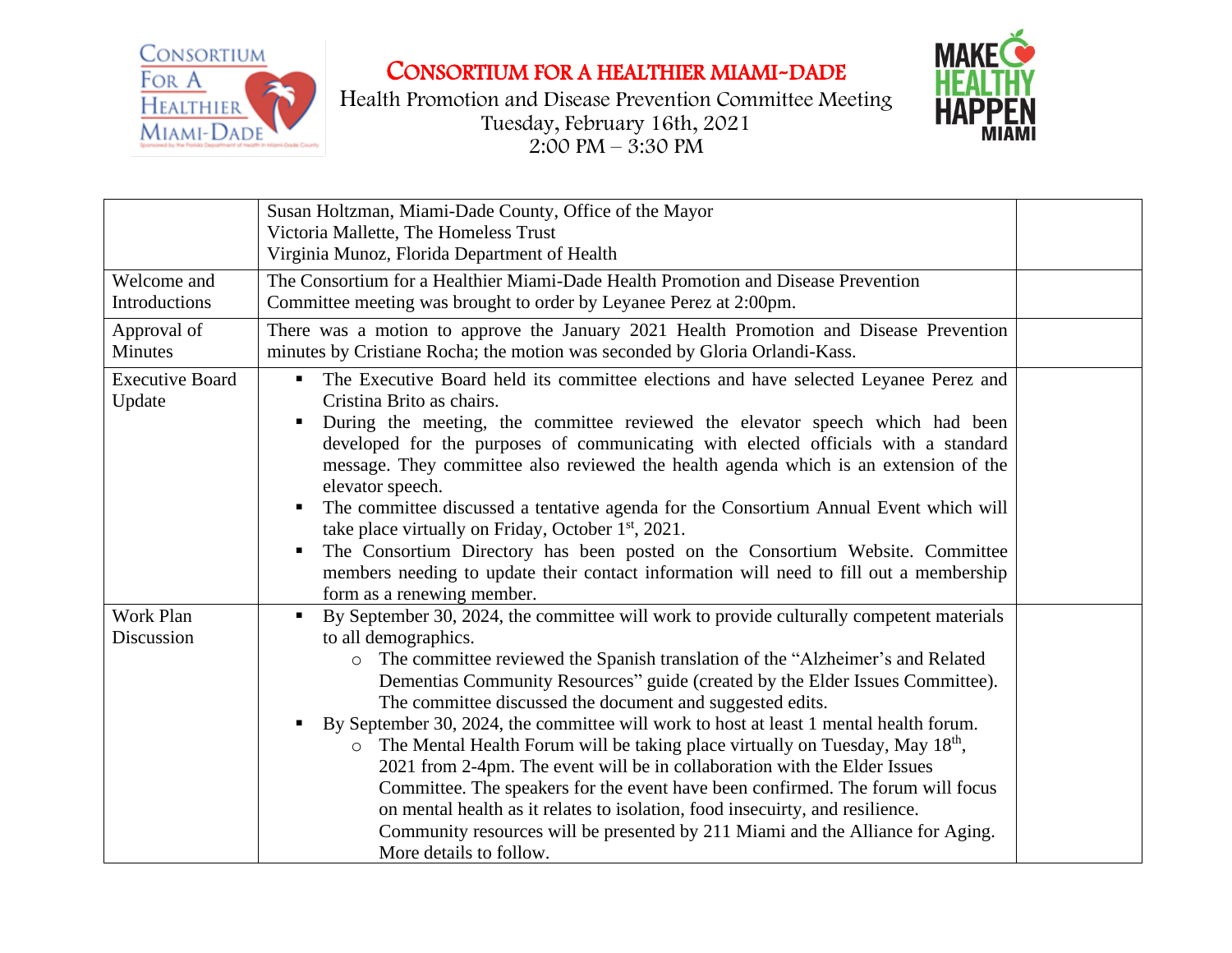

Health Promotion and Disease Prevention Committee Meeting Tuesday, February 16th, 2021  $2:00 \text{ PM} - 3:30 \text{ PM}$ 



| Recognition of  | By September 30, 2024, the committee will work to identify areas with the highest needs<br>$\blacksquare$ |  |
|-----------------|-----------------------------------------------------------------------------------------------------------|--|
| Improved        | and resources that can be used to address those needs.                                                    |  |
| Performance     | During previous meetings, the committee has discussed food insecurity and<br>$\circ$                      |  |
|                 | different ways to address the issue. Next month, the committee will be having a                           |  |
|                 | presentation by Feeding South Florida. The committee will continue their                                  |  |
|                 | discussion of this topic, specifically the initiative related to food pantries in schools.                |  |
| Presentation    | "The Homeless Trust" presented by Victoria Mallettee, Executive Director of the                           |  |
|                 | Homeless Trust. The presentention provided an overview of the Homess Trust, services,                     |  |
|                 | and resources.                                                                                            |  |
| Partner Updates | Florida-Division of Emergency Management Vaccination Preregistration System, the new                      |  |
|                 | statewide registration system for the COVID-19 vaccine. Florida residents can access the                  |  |
|                 | system by calling the phone number 888-499-0840 / 888-256-8918 (TTY) or going online                      |  |
|                 | at https://myvaccine.fl.gov/. Florida residents who are 65 and older, health care personnel               |  |
|                 | with direct patient contact, long-term care facility residents and staff, and those deemed to             |  |
|                 | be "extremely vulnerable to COVID-19 by hospital providers" can preregister for vaccine                   |  |
|                 | appointments. During the preregistration process, residents will provide their contact                    |  |
|                 | information and select their county.                                                                      |  |
|                 | The Colgate Bright Smiles Bright Futures provides free dental screenings and oral health                  |  |
|                 | education for children 12 and under. They have a mobile unit in which they visit schools                  |  |
|                 | and provide services. Due to COVID-19, they are conducting virtual classes for children                   |  |
|                 | and parents.                                                                                              |  |
|                 | Epilepsy Florida provides unbiased assistance with navigating the healthcare marketplace                  |  |
|                 | as well as free seizure first aid presentations and more. For more information contact:                   |  |
|                 | Michelle Collins at mcollins@epilepsyfl.org                                                               |  |
|                 | The YMCA South Florida is providing remote services including a community hotline                         |  |
|                 | (English, Spanish, & Haitian Creole) and a health navigation program to help adults 18 and                |  |
|                 | over manage chronic disease such as asthma, diabetes, & heart disease. They get paired                    |  |
|                 | with a community health worker for assistance.                                                            |  |
|                 | Advocate Program is a non-profit that has been in the county for 50 years. The program                    |  |
|                 | works mostly with justice-involved individuals. They also work with families with high-                   |  |